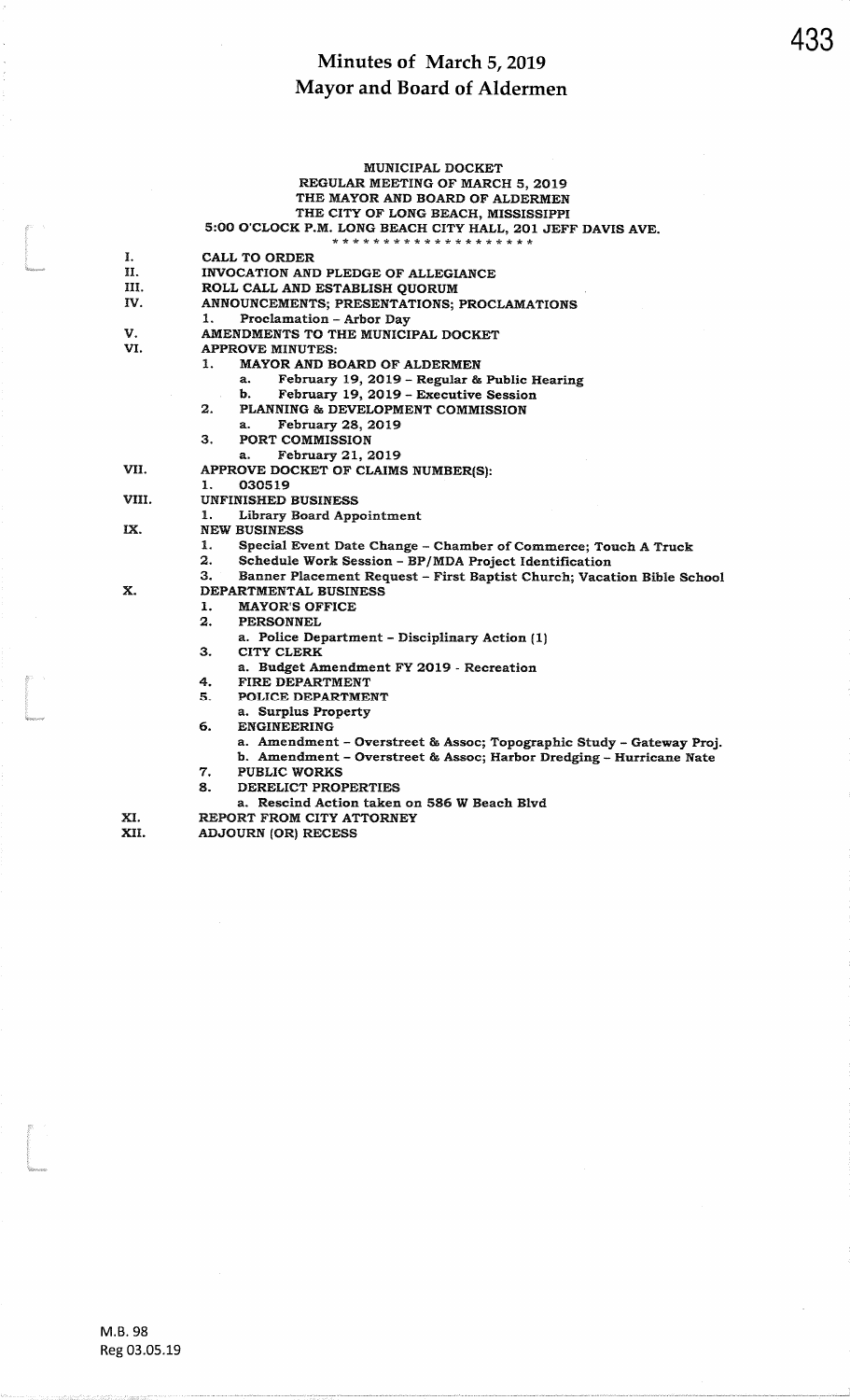Be it remembered that a regular meeting of the Mayor and Board of Aldermen, Long Beach, Mississippi, was begun and held at 5:00 o'clock p.m., Long Beach City Hall Meeting Room, 201 Jeff Davis Avenue, in said City, it being the first Tuesday in March, 2019, and the same being the time, date and place fixed by Laws of the State of Mississippi and ordinance of the City of Long Beach for holding said meeting.

There were present and in attendance on said board and at the meeting the following named persons: Aldermen Donald Frazer, Ronald Robertson, Bernie Parker, Timothy McCaffrey, Jr., Patricia Bennett, Deputy City Clerk Kini Gonsoulin, and City Attorney James C. Simpson, Jr.

Absent the meeting was Mayor George L. Bass, Aldermen Mark E. Lishen, and Kelly Griffin.

There being a quorum present sufficient to transact the business of the City, the following proceedings were had and done.

\* \* \* \* \* \* \* \* \* \* \* \* \* \* rF \* rl- \* \* \* \* rt {' )F {'

Alderman Frazer proclaimed February 21, 2019 as the 147<sup>th</sup> Anniversary of Arbor Day.

\* )F \* r\* \* \* \* rF rl- )F )F )F \* \* \* \* \* \* rl- )F )F rf \* \* \*

Alderman McCaffrey made motion seconded by Alderman Robertson and unanimously carried to approve the Regular and Public Hearing & Executive Session minutes of the Mayor and Board of Aldermen dated February 19, 2019, as submitted.

\* \* \* r\* \* \* \* \* \* )F rF rt rF rF rF rF \* \* \* \* \* \* \* {. rF

Alderman Robertson made motion seconded by Alderman McCaffrey and unanimously carried to approve the minutes of the Planning & Development Commission dated February 28,2019, as submitted.

Alderman Robertson made motion seconded by Alderman McCaffrey and unanimously carried to approve the minutes of the Port Commission dated February 21,2019, as submitted.

Alderman McCaffrey made motion seconded by Alderman Robertson and unanimously carried to approve payment of invoices listed in Docket of Claims number 030519.

rF rF rl. :{- {. \* \* \* \* \* \* rl- rF )t r+ rf rF rF {. \* \* \* \* \* \*

The Library Board Appointment was tabled until the March 19, 2019 meeting.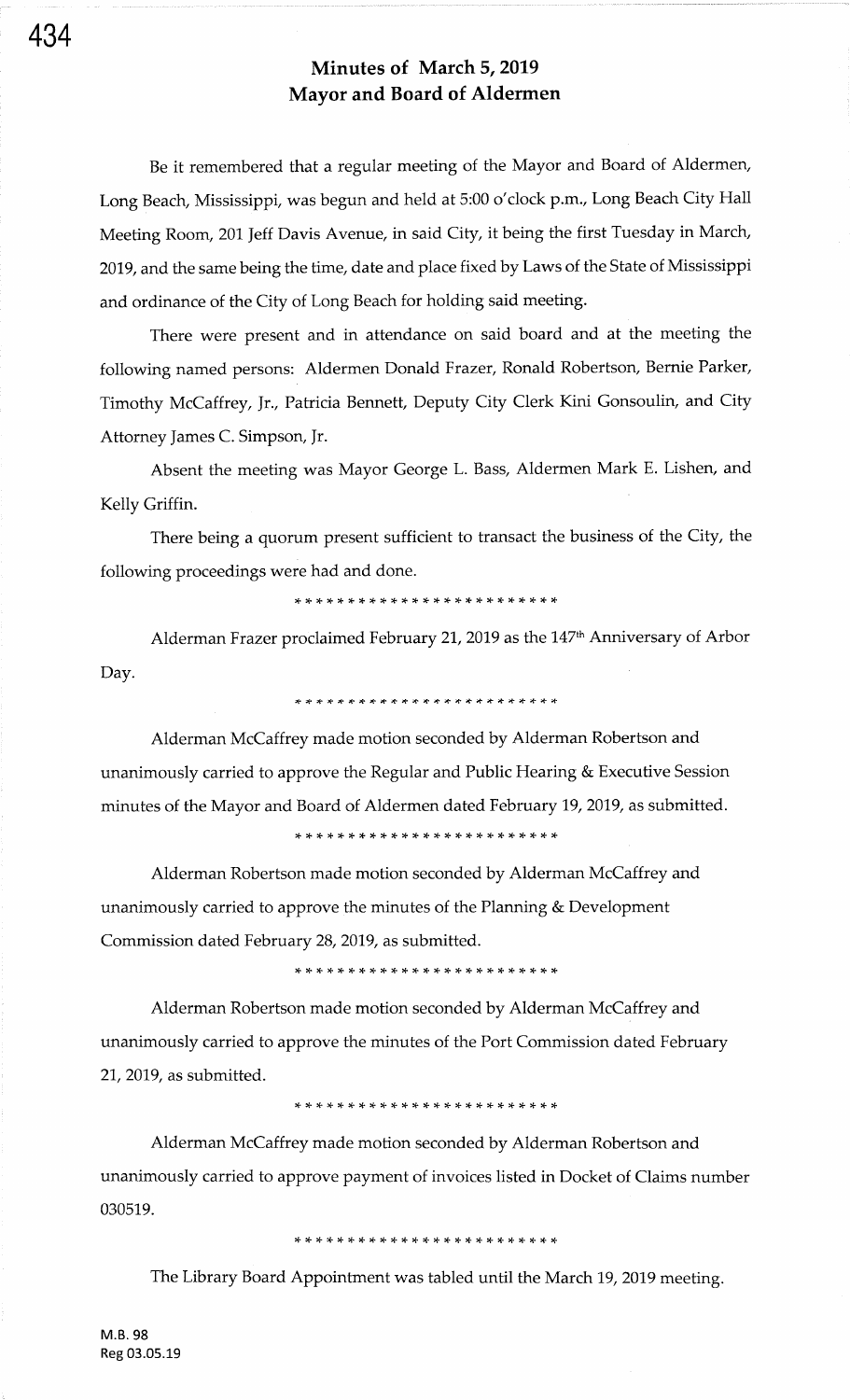,! rT \* \* rt x. {- \* \* \* rT \* \* \* rF )F \* \* rF rT rF rr rC rF rF

Alderman McCaffrey made motion seconded by Alderman Parker andunanimously carried to approve the date change request from Chamber of Commercefor Touch-A-Truck to be held on April 6,2019.

\* \* \* \* i(- )F rt \* \* rF \* \* \* \* rr )F \* \* \* \* rF )F rF rF rF

Alderman Parker made motion seconded by Alderman Robertson andunanimously carried to schedule a work session to discuss projects for the BP/MDAAssistance program.

\* \* rt tG \* \* \* \* \* :f \* rF \* \* \* \* \* rF rF rt rF \* rF \* rF

Alderman Parker made motion seconded by Alderman Robertson andunanimously carried to approve the following request from First Baptist Church toplace banners:



LARUE STEPHENS, PH.O., PAsroR JOHX MCCALL. MINISER oF MUscBrenda Davis, Minister of Education JoHN JoNEs, STUDENT MlNtsrER

February 11, 2019

Board of Aldermen City of Long BeachP,O. Box 929Long Beach, MS <sup>39560</sup>

Dear Board,

We, First Baptist Church, Long Beach, would like to ask permission to put 3 banners around the city advertising our Vacation Bible school. our vacation Bible school is June 3-7, 2019. We would like to have the banners out from May 10 - June 6.

The following locations are requested

- Railroad and Pineville intersection on the south side
- Railroad and Cleveland on the southeast corner
- . Cleveland and Klondyke in the triangle low to the ground so not to interfere with traffic.

Please let us know if there is any problem with the placing the banners. Thank you somuch for the opportunity each year to advertise our Vacation Bible School.

Sincerely,

Brend Dans

Brenda DavisMinister of Education

300 NORTH CLEVELAND AVENUE . P. O. BOX 338 . LONG BEACH, MS 3956<br>TELEPHONE: 228-864-2584 . Fax: 228-868-2913 . www.fbclb.com

M.8.98Reg 03.05.19

--..-- -' :--al: \_::!lr;:illl l: ::i:liu i'-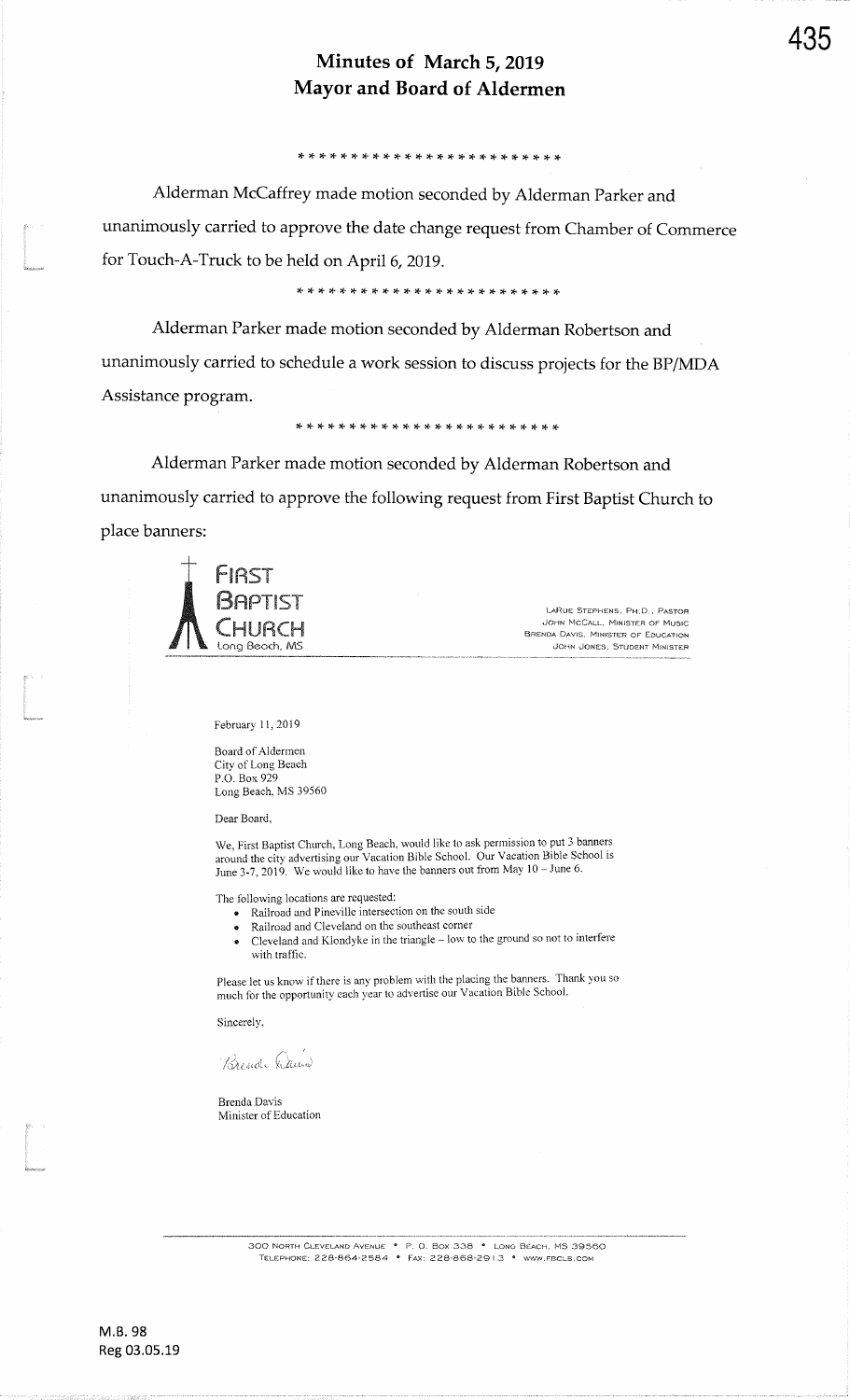#### ,t \* \* !t rt rt \* \* rf :F :t \* \* rF rF rF \* \* rt \* rt \* \* \* :t

It came on for discussion the sidewalks at the new Urgent Care Facility to be built on Railroad Street. No action was taken.

Alderman Parker made motion seconded by Alderman McCaffrey and unanimously carried to approve Disciplinary Action of Officer Tim Griffin.

## \* !F rF rF rg rF rF rF rF \* \* rt rt \* rf :t rF tF \* \* rt :t tf \* \*

Alderman McCaffrey made motion seconded by Alderman Parker and unanimously carried to approve the following Budget Amendment for Fy 2019, Recreation Department:

| Fund Name<br>Department#<br>Department Name                               | General<br>435<br>Recreation |                     | Date<br>Budget Entry # | 3/5/2019           |
|---------------------------------------------------------------------------|------------------------------|---------------------|------------------------|--------------------|
|                                                                           | Original Budget              | Prior<br>Amendments | This Amendment         | Revised<br>Budget  |
| Landscaping/Beautification 435-<br>613600<br>Recreation Grants 010-501500 | 5.000<br>à.                  |                     | 9,000<br>(50,000)      | 14,000<br>(50,000) |

City of Long Beach Budget Amendment Request

Amendment to budget grant recieved from MDA for Recreation support

Amendment #10

r+ rF rF r+ rT \* \* \* \* rF rF rF \* \* \* \* rl \* \* \* rF rF :t rt rt

M.8.98 Reg 03.05.19

436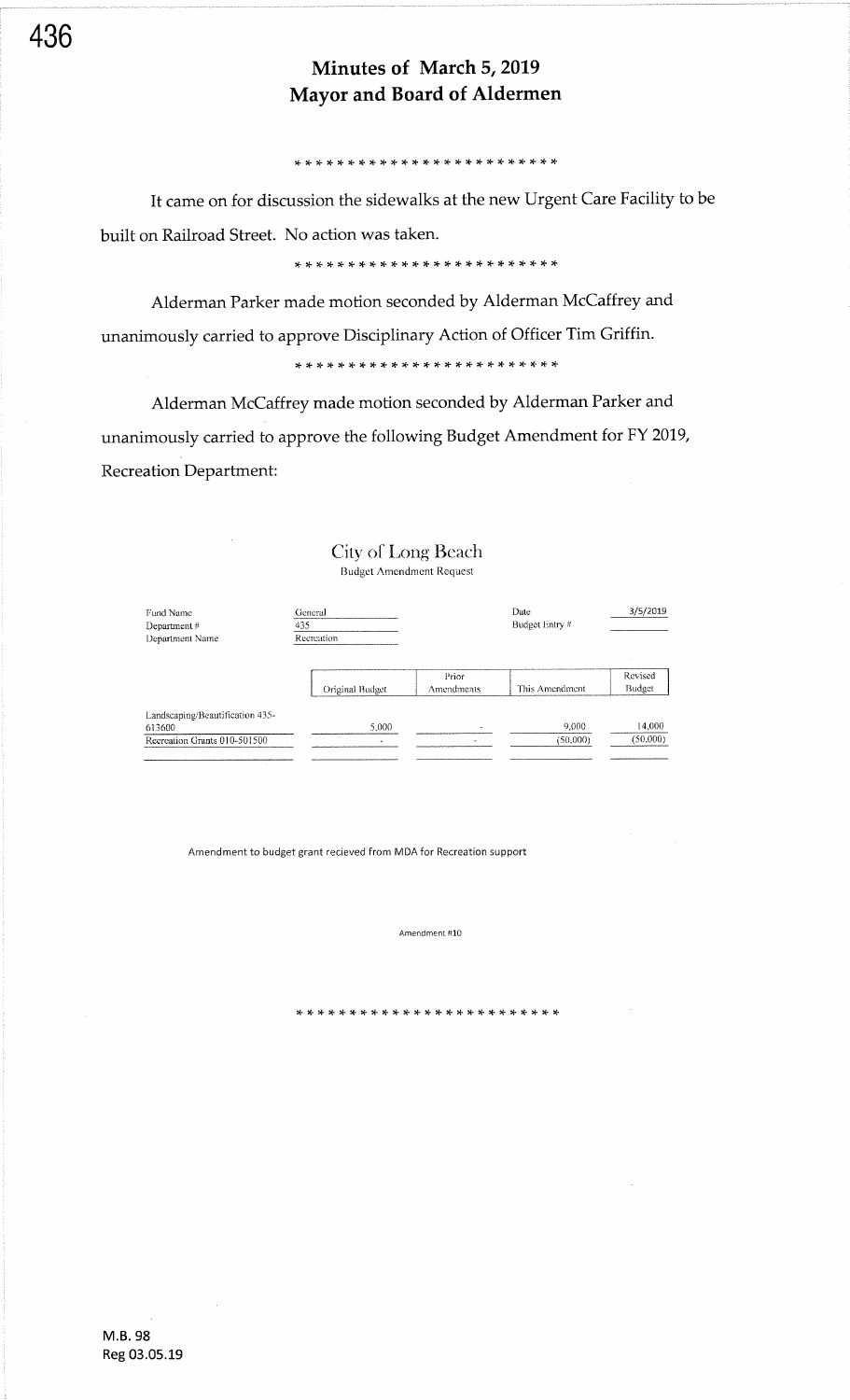Alderman Robertson made motion seconded by Alderman McCaffrey andunanimously carried to approve the following items as surplus property in the PoliceDepartment:



| Date:    | February 26, 2019               |
|----------|---------------------------------|
| To:<br>٠ | Mayor Bass<br>Board of Alderman |
| Re:      | Surplus Property                |

The attached list of property is no longer of use to our department or is no longer cost effective to maintain. Therefore, I am requesting that these items be declared as surplus property. Long Beach Auto Auction will be holding an auction in April 2019, and the surplus items will be auctioned at that time.

Thank you.

:<br>;<br>imanos

.<br>Waxaank

 $\overline{\mathscr{D}}$ tust. William SealChief ol'Police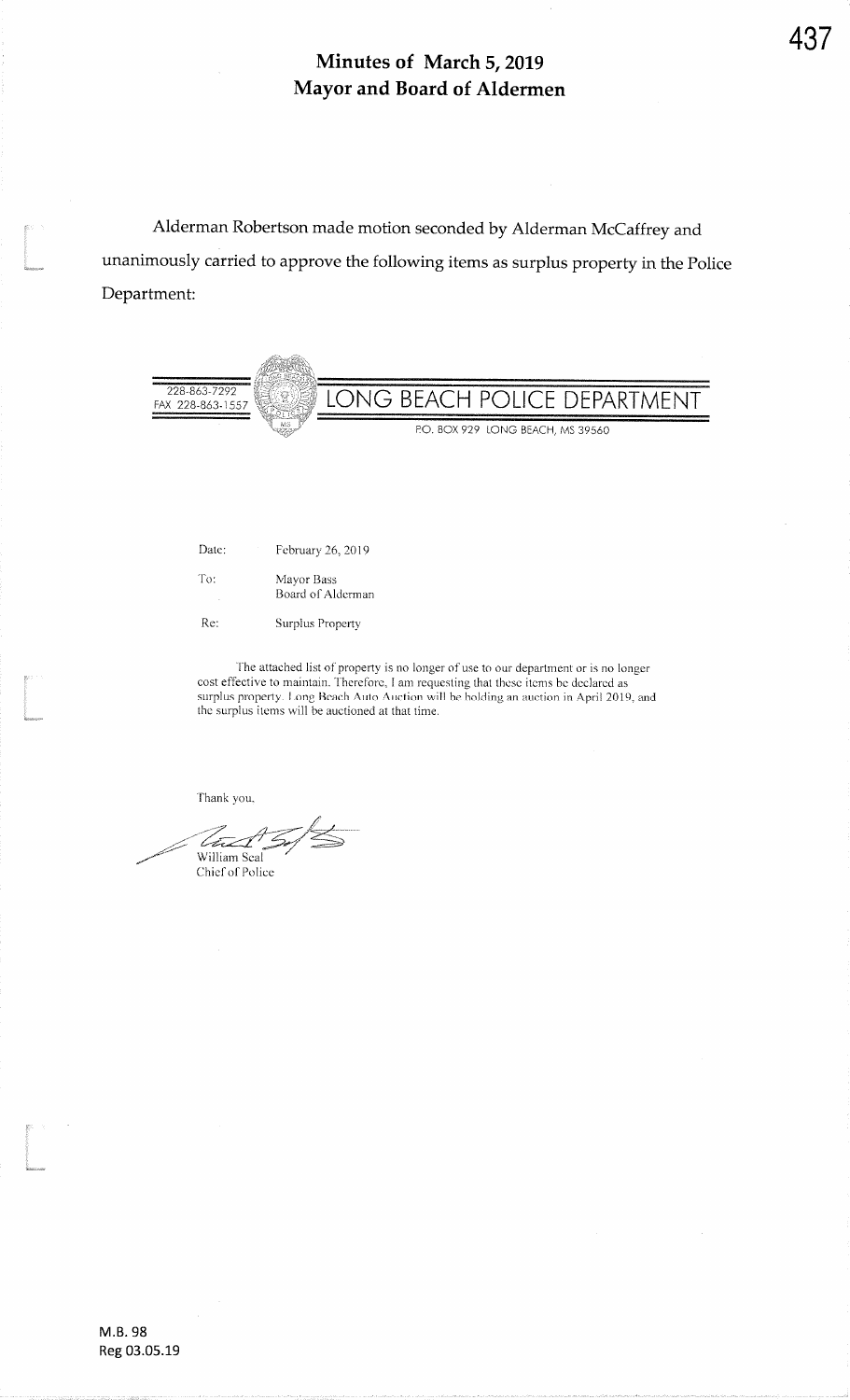

Date: February 13,2019

To: Chief W. Seal

From: Officer S. Dyess

Subject: Surplus Property

I am requesting that the below listed items be declared as surplus property:

Miseellaneous ltems

ASP Baton Black Hawk Tascr Cartridgcs

#### **Electronics**

APC Battery backup / Model # BE350C S/N- 481623P16359 APC Battery Backup / Model # BE350U S/N- AB0347245382 Kodak Easy Sharc / Model# C330 S/N- KCGET53500692 Dell/ Model #1801FP S/N-MXOX11064832346UOZPL Voice Stress Analysis Machine Dell Latitude Laptop S/N-BGTSYN1 (shipped back for discount on new machine) Microsoft wireless keyboard S/N 0356100936143 Dell Keyboard M/N L100 Olympus VH-52 Ser# UVE002579 Dell Moitor/Model # 1708FPt S/N CnOKU789716187A8CAN8 USB computcr mouse Stinger DS LED HL flash light S/N: 063501 1115 OKI Mircolinc 329 printcr SER# AE920024467H0 APC Battery backup / Model # BE350G S/N- 4B0935P49041 Stream light flash light SL20 Scr# 49032 (5) Crown Vic Cage Partitions (4) Rhino push bumpers<br>(1) Federal Signal Vista light bar  $(1)$  Federal Signal Arjent SL light bar (1) Decatur in car camera system (Serial # VGD-000825) DPSP 2575 DUI 11



#### Vehicles

<sup>2007</sup>PT Cruiser Vin# 3C3JY45X37T580467 ( Drug Seizure Vchicle) 2001 Ford Focus (white) Vin# IFAFP33P91W249157 (Drug Seizure Vehicle) 2010 Volvo XC90 (Blue) Vin# YV4982CY3A1538391 (Drug Seizure Vchicle) 2007 Nissan Altima (Gray) Vin# 1N4AL21E57C115385 (Drug Seizure Vehicle) 2002 Ford Expedition (Black/White) Vin# IFMPU16LX2LA95979 2008 Ford Crown Vic Vin# 2FAFP7lV68Xl36354 2008 Ford Crown Vic Vin# 2FAFP71V88Xl36355 2008 Ford Crown Vic Vin# 2FAFP7lVX8Xl36356 2008 Ford Crown Vic Vin# 2FAFP71V38X136358 2003 Ford Crown Vic V# 2FAFPTl W53X2l54l 2003 Ford Crown Vic Vin# 2FAHP71W63X215422 2003 Ford Crown (Rcd) Vic Vin# 2FAHPTl W24X166356 2005 Ford Crown Vic (Tan) Vin# 2FAFP7lW05X <sup>104598</sup> 2005 Ford'Iaurus (Black) Vin# I FAFP53U95A297486

\* \* \* \* rF !T rt \* r(. \* \* ri rf rF rF rF rF rt- \* \* \* \* \* \* \*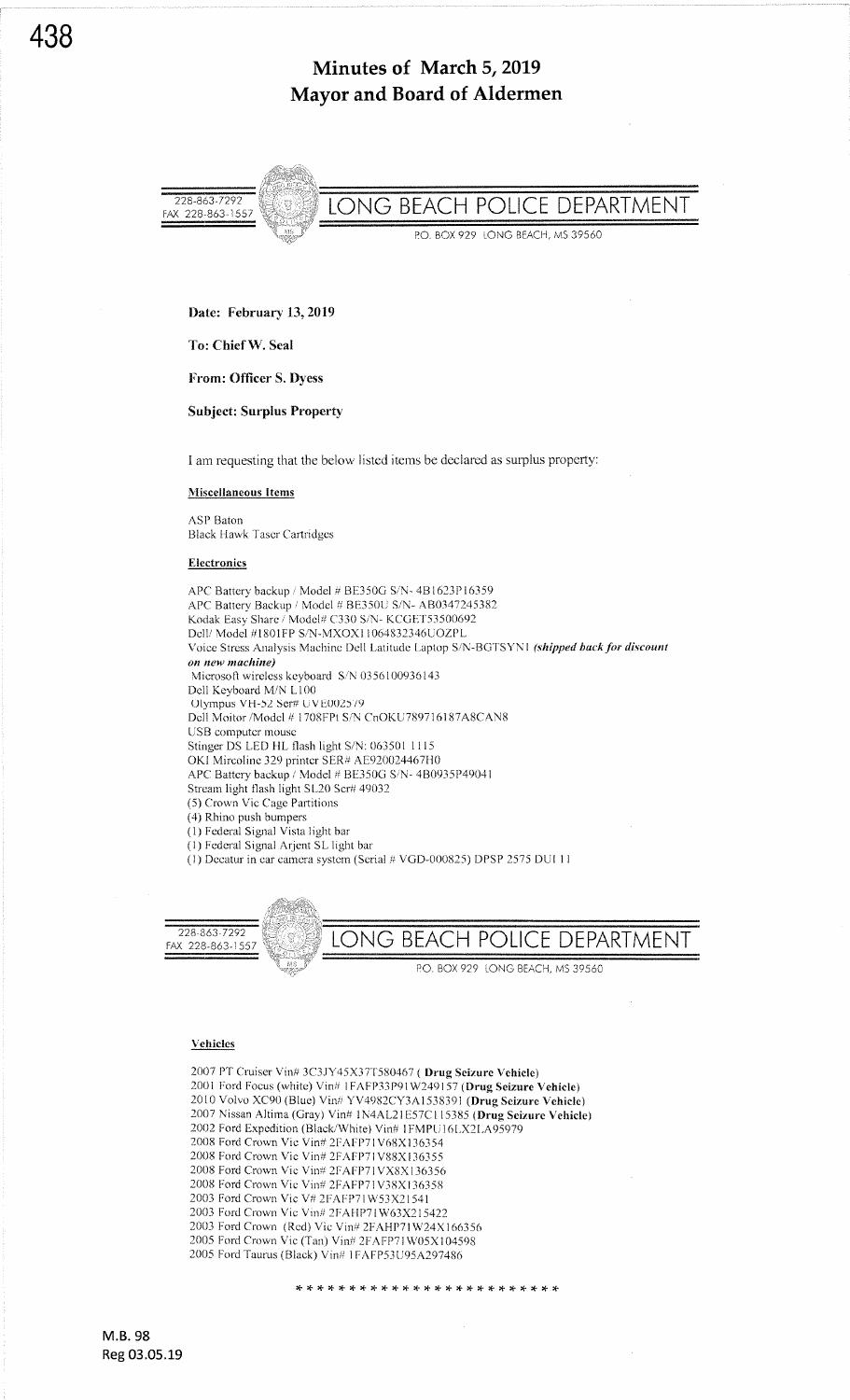Alderman Robertson made motion seconded by Alderman McCaffrey andunanimously carried to approve the following Amendment 2019-3 to the contract with Overstreet & Associates<br>: the Second Second Second Second Second Second Second Second Second Second Second Second Second Second Second Second Second Second Second Second Second Second Second Second Second Second Second Sec

161 Lame{6e St,, Suite 203 Bilon, MS 39530 228-967-7137



February 1, 2019

City of Long Beach P.O. Box 929Long Beacfi, MS 39560

> RE: Amendment 2019-3 Topographic Survey – Jeff Davis Gateway Project – Phase 2 City Engineering Services

Ladies and Gentlemen:

We've attached a proposed amendment to the Master Services Agreement which allows for topographic surveying in support of the Jeff Davis Gateway project currently being performec<br>by Christian Preus, Landscape Architect. This survey will obtain topographic information along<br>the Highway 90 corridor gener

This work will be perforned in accordance with the requirements of the Master ServicesAgreement. We request your approval of this amendment so that the referenced project may<br>proceed.

Sincerely,  $\varnothing$ 

David Ball, P.E.

DB:539Attachment

t<br>1980<br>Stationer

t<br>1

O:\O539\Eng Agre€\20r90301 Amend 2019-3 to City.docx

Page 1 of <sup>I</sup>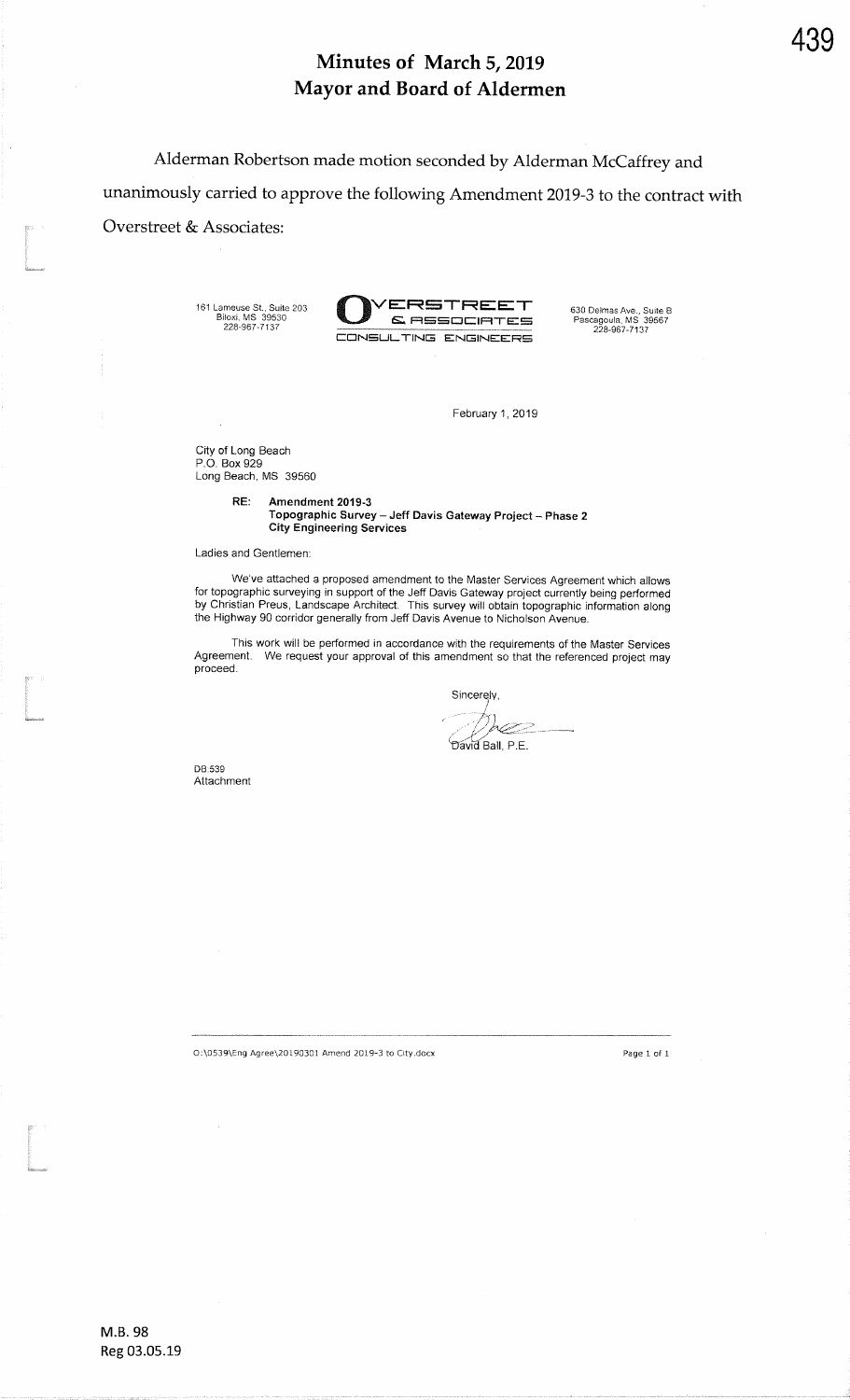## AMENDMENT NUMBER 2019-3 TO MASTER AGREEMENT BETWEEN CITY OF LONG BEACH AND OVERSTREET & ASSOCIATES, PLLC.

It is agreed to perform the below described services in accordance with the provisions contained in the Master Agreement dated August 7, 2018:

#### A. SCOPE

1. Perform topographic survey along the Highway 90 corridor generally from Jeff Davis Avenue to Nicholson Avenue for the Jeff Davis Gateways project.

#### B, BASIS OF COMPENSATION & TIME OF COMPLETION

- 1. Fees for the above described services shall be made based on a lump sum basis as a percentage of the work completed.
- 2. Fees for the above described services will not exceed \$8,000 without further authorization by the City.
- 3. The work shall be completed within thirty (30) days of the contract execution. Time for performance may be extended on mutual agreement.

OWNER:

By:

CITY OF LONG BEACH, MISSISSIPPI

OVFRSTREET & ASSOCIATES, PLLC,

ENGINEER:

neactor son FUason Overstreet, P.E.

George Bass Mayor

President MS PE #18601

Date Signed: 2/1/2019

Page 1 of <sup>1</sup>

,t rt )F rt rF rt rF \* rt r{. rF r+ !F r+ rF \* \* \* \* \* !F \* \* \* \*

M.8.98 Reg 03.05.19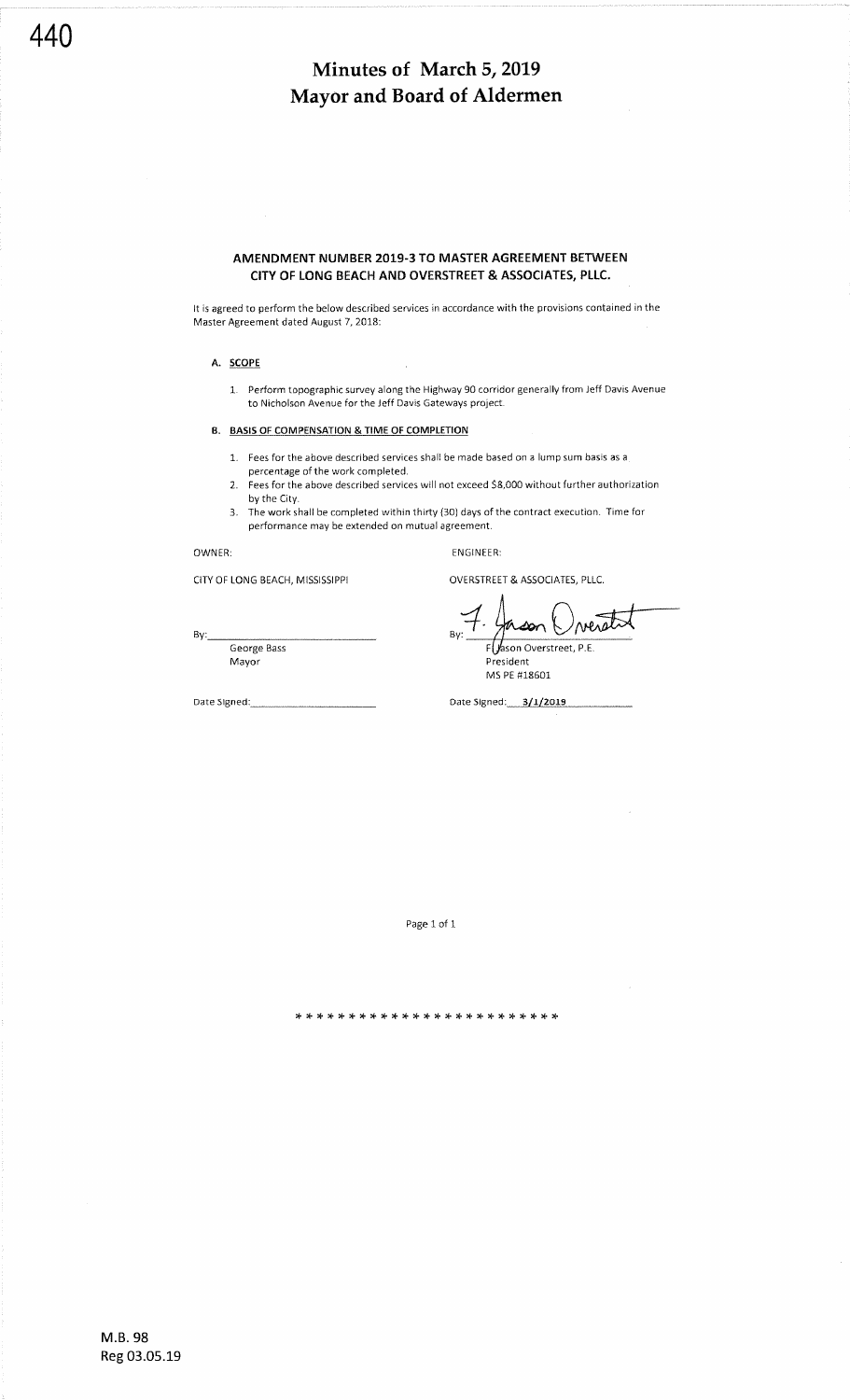Alderman Parker made motion seconded by Alderman McCaffrey andunanimously carried to approve the following Amendment 4 to the contract withOverstreet & Associates<br>: the Second Second Second Second Second Second Second Second Second Second Second Second Second Second Second Second Second Second Second Second Second Second Second Second Second Second Second Sec

161 Lameuse St., Suite 203 Biloxi, MS 39530 228-967-7137



March 1,2019

City of Long Beach P.O. Box 929 Long Beach, MS 39560

> RE: Proposed Amendments 4 (Dredging) Smallcraft Harbor - Hurricane Nate Permanent Repairs

Ladies and Gentlemen:

Please find attached a proposed amendment to the Master Contract between the City and<br>Overstreet & Assoc. for permanent repairs within the Smallcraft Harbor. This amendment is for<br>the dredging & debris removal necessary, a We appreciate your consideration and approval.

Sincerely,

Œ , P.E.

DB:1013-Master**Enclosure** 

I.<br>I

t<br><sup>1683</sup>aanseema

0:\1013 - LB Hurr. Nate\Master Agreement\Amendments\20190301 transmittal - Amendment 4 (Dredging).docx<br>Page 1 of 1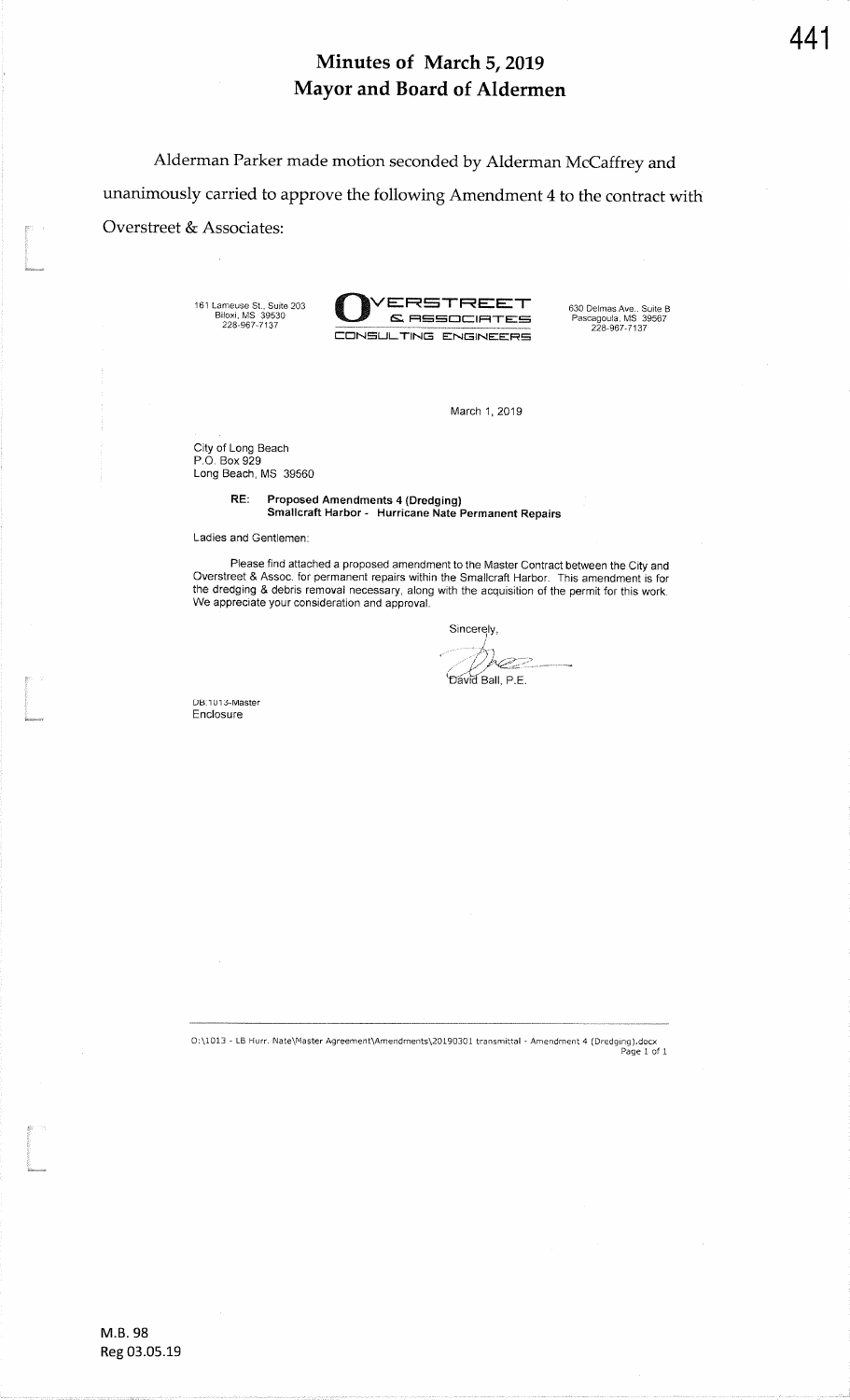#### AMENDMENT NUMBER 4 TO MASTER AGREEMENT BETWEEN CITY OF LONG BEACH AND OVERSTREET & ASSOCIATES, INC.

## LONG BEACH SMALLCRAFT HARBOR. HURRICANE NATE PERMANENT REPAIRS (DREDGING)

It is agreed to undertake the following work in accordance with the provisions contained in the Master Agreement dated August 21, 2018:

#### A. DESCRIPTION OF ASSIGNMENT

- 1. Engineer will provide Basic engineering services necessary to repair the damages caused by Hurricane Nate by sedimentation within the Harbor and entrance channel, along with other miscellaneous related repairs within the Long Beach Smallcraft Harbor. These services will include:
	- a. Any necessary location surveys.
	- b. Preparation of general drawings and any required bid documents, sufficient for a request for proposals to competitively bid and construct the project.
	- c. Acquisition of permits necessary for construction.
	- d. Assist City in soliciting and receiving quotes for the work in accordance with state law.
	- e. Provide professional oversight of the construction, including recommending payments.
- 2. ln particular, the needed repairs include, but are not limited to:
	- a. Pre-dredging and post-dredging surveys to establish basis of payment.
	- b. Dredging affected areas to -8 MLW.
	- c. Removal of debris found by the Harbormaster's diver survey emailed to Engineer on June 21, 2018.
- 3. The construction cost of the needed repairs is currently estimated at approximately \$52,800.
- 4. Project funding will be through the FEMA Public Assistance program related to Hurricane Nate recovery for eligible repair costs, with Harbor Tidelands funds used for any local share.

#### B. PERIOD OF SERVICE

1. Eneineer shall plan and prosecute the work to result in a completed set of documents necessary for the bidding process within 45 days of the execution of this Amendment.

#### C. BASIS OF COMPENSATION

- 1. Fees for the above described services will be in accordance with Fxhibit C2 of the referenced Master Agreement, more particularly via the hourly rates included in Appendix 1to Exhibit C. a. Based on the current estimated construction cost of 552,800 and utilizing FEMA "Curve B" in
	- Appendix 1 to Exhibit C3, fees for Basic Services shall not exceed \$7,800.
- 2. For services of ENGINEER's Resident Project Representative and for Post-Construction 5ervices, an amount equal to the cumulative hours charged to the Project by each class of ENGINEER's

Page 1 of <sup>2</sup>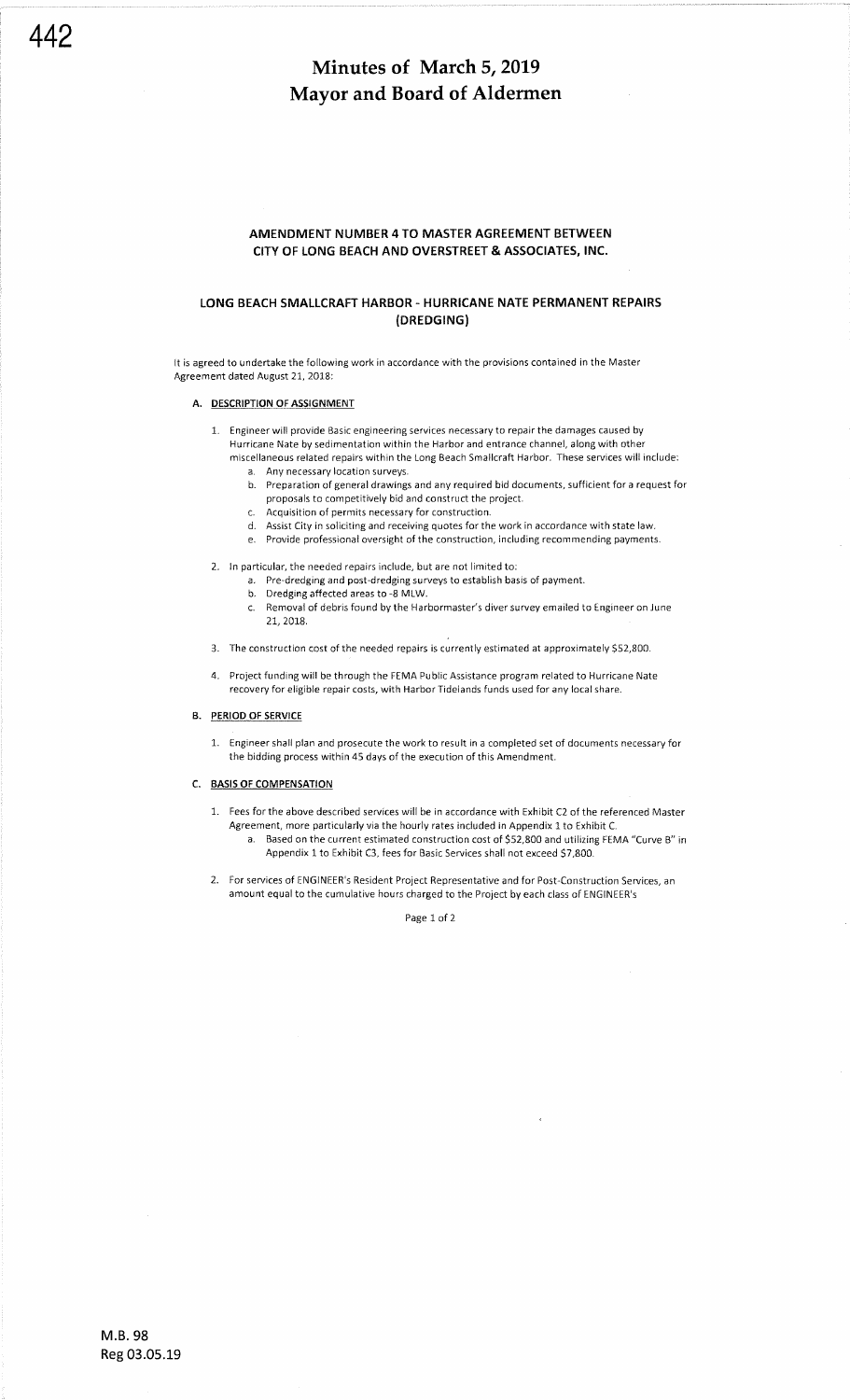employees times Standard Hourly Rates for each applicable billing class for all Resident Project Representative services performed on the Project, plus Reimbursable Expenses and ENGINEER's<br>Consultant's abaseas, if aw Consultant's charges, if any.

a. Fees for the above described construction services are estimated at \$5,600, which is based on part-time inspection, estimated at 20 hours per week for 4 weeks of construction.Additional inspection services per week can be provided upon Owner's request or as necessitated by a longer construction period

3. Hourly fees where described above will be in accordance with the hourly rates recited onATTACHMENT 1 to EXHIBIT C to the Master Agreement, subject to future adjustment as provided for in the Master Agreement.

4. Fees for services rendered under this Amendment will be separate from any other project.

#### OWNER:

By:

Date Signed:

l<br>lan

t<br>1980<br>Geboortes

l<br>L

CITY OF LONG BEACH, MISSISSIPPI

George Bass; Mayor

EN6INEER:

OVERSTR€ET & ASSOCIATES, P.L.L.C.

 $\frac{1}{1}$ con Overated By:Overstreet, P,E.; President F

Date Signed: 3/1/2019

Page 2 of 2

M.8.98Reg 03.05.19

,t :t \* rF :t rt rF rF rF rF rF rF \* rt rT rt rt :t rF :F \* r|. \* \* \*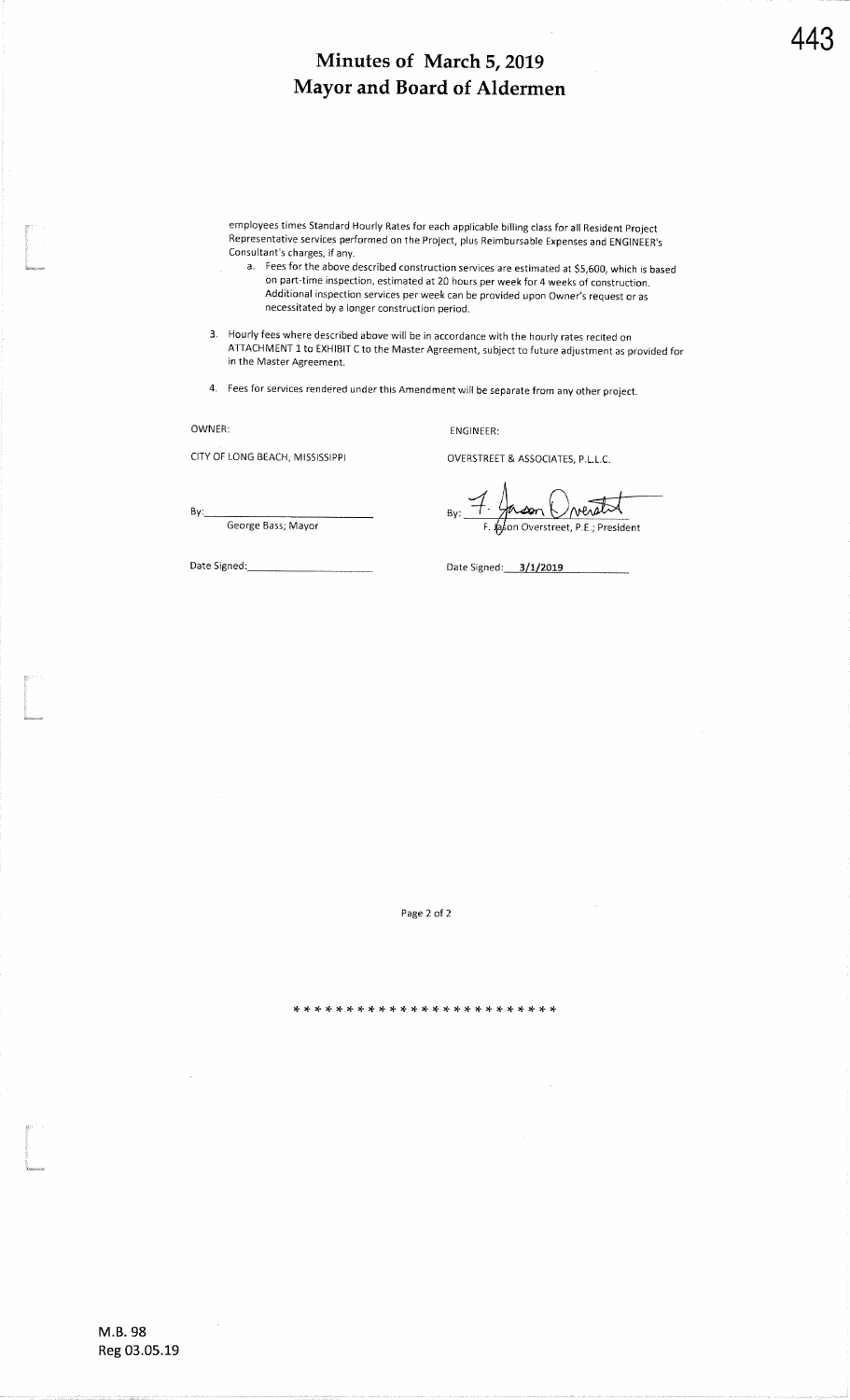Alderman Robertson made motion seconded by Alderman Parker and unanimously carried to rescind the Board of Aldermen's actions taken on 586 W Beach Blvd. per the following request:

**City Clerk's Office** 

# Memo

To: Mayor & Board of Aldermen

**From:** Kini Gonsoulin, Finance Officer/Deputy City Clerk

Date: 2/28/2019

Re: Action Taken on 586 W Beach Blvd.

On February 5, 2019 the Board of Aldermen voted to assess cleaning fees and penalties of \$1,813.13 for the above property that was adjudicated on January 2, 2019.

The property owner contacted our office regarding the assessment, at which time it was discovered an<br>error was made in the address used for notification. As per state statute, and upon the advice of City Attorney Jim Simpson, I would request that the decisions to adjudicate and assess fees and penalties be rescinded from this property.

lf you have any questions, please feel free to contact me. Thank you.

\*,F :F'T,F :F \*,F IF'F'F \*'F :F'T :t \* IF'F'I \* \* \* \*'T

{. :r \* <sup>x</sup>rF \* rT \* rF \* \* \* \* rF \* \* r+ \* rF \* \* \* r} :} rt

Alderman Frazer recognized the City Attorney for his report, whereupon no action was required or taken.

 $\overline{1}$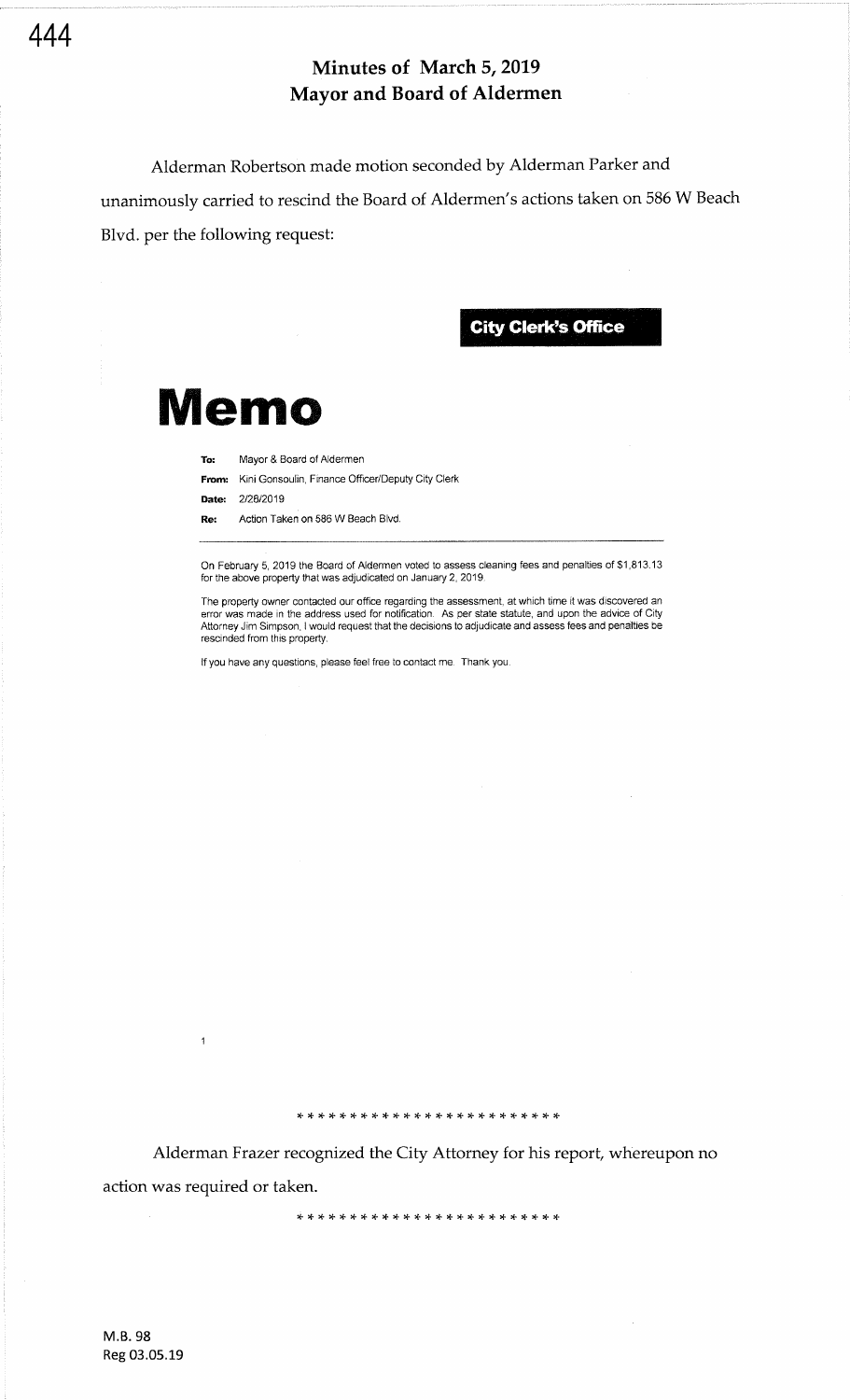There being no further business to come before the Mayor and Board of Aldermenat this time, Alderman McCaffrey made motion seconded by Alderman Parker andunanimously carried to adjourn until the next regular meeting in due course.

\* rl rF \* \* \* rt rF rF \* \* \* rT rT \* \* \* rt :t :T r+ rF rF rF r\$

APPROVED:

Alderman Donald Frazer, At-Large

Alderman Ronald Robertson, Ward 1

Alderman Bernie Parker, Ward2

Alderman Kelly Griffin, Ward 3

Alderman Timothy McCaffrey, Jr., Ward 4

Alderman Mark E. Lishen, Ward 5

Alderman Patricia Bennett, Ward 6

Date

ATTEST

t<br>Ethnicum

i<br>I

.<br>Imam

Kini Gonsoulin, Deputy City Clerk

M.B.98Reg 03.05.19